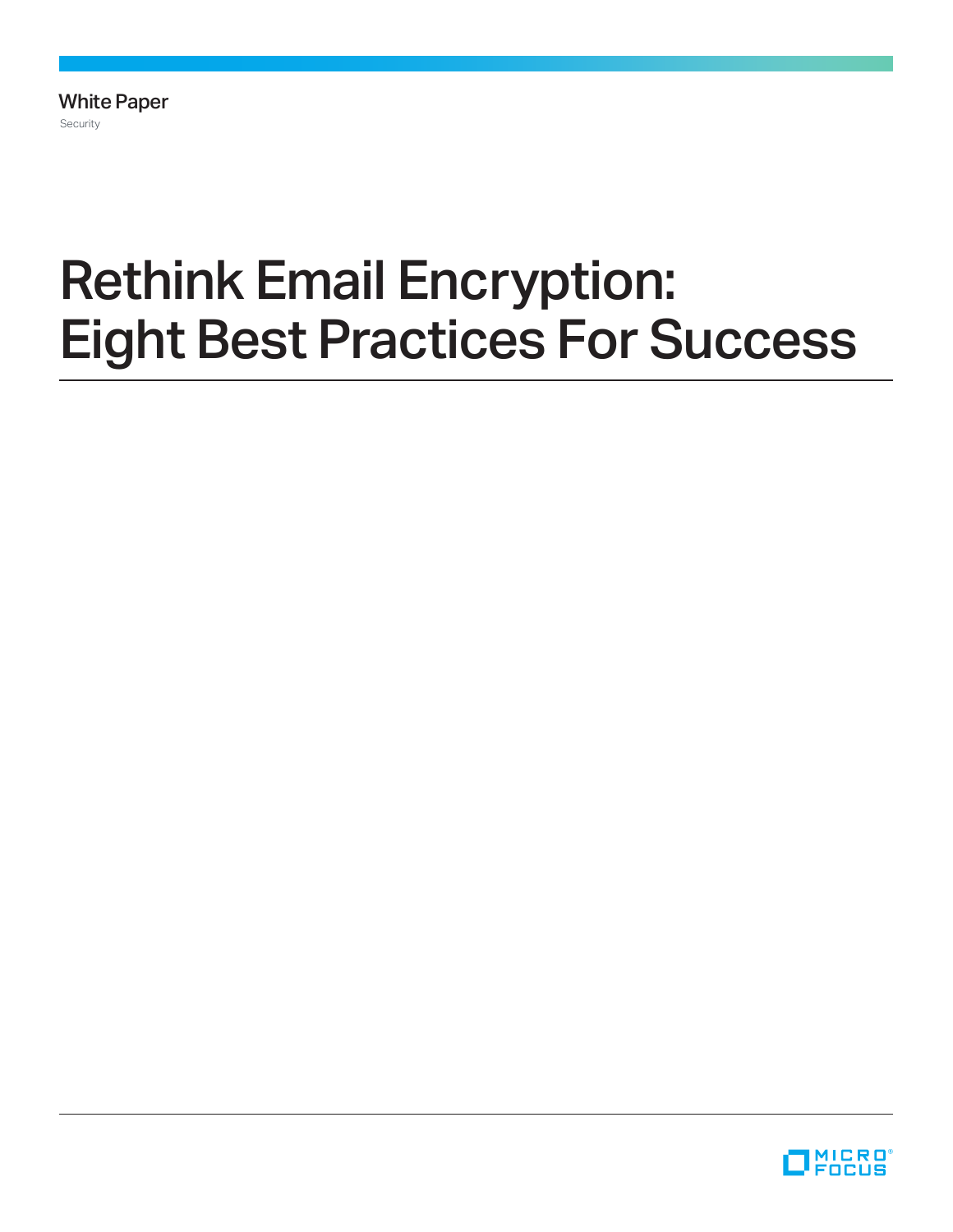#### **Table of Contents page**

| Best Practice 2: Work with Your Compliance Infrastructure  4       |  |
|--------------------------------------------------------------------|--|
|                                                                    |  |
|                                                                    |  |
| Best Practice 5: Provide Ease of Use for Senders and Recipients  6 |  |
|                                                                    |  |
|                                                                    |  |
|                                                                    |  |
|                                                                    |  |
|                                                                    |  |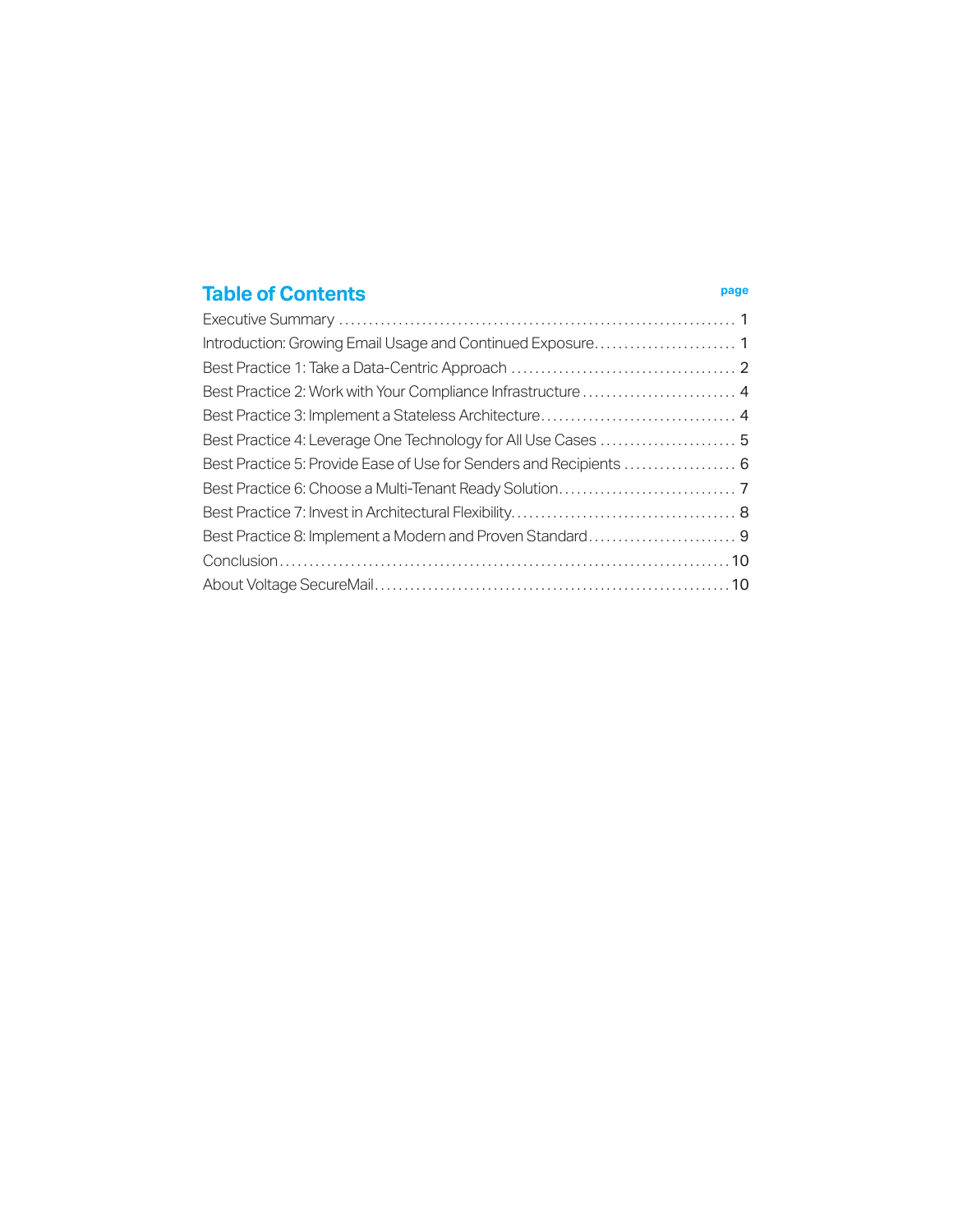#### <span id="page-2-0"></span>Executive Summary

Email continues to play a fundamental role in an organization's communications and day to day business and represents a critical vulnerability in its defenses. Too often, the sensitive data being transmitted via email is susceptible to attack and inadvertent disclosure. Email encryption represents a vital defense in addressing these vulnerabilities, but to date, many email encryption solutions have failed to meet all of an organization's security and business requirements. This paper reveals the best practices IT organizations should adopt in order to realize a successful email encryption implementation, one that addresses IT's security needs and aligns with the business.

#### Introduction: Growing Email Usage and Continued Exposure

In an era of ubiquitous texting, social networking, and cloud-based file sharing, one may assume that the relevance of email would be on the wane. However, usage trends show that's not the case; in fact, according to a recent survey, more than half of employees rely on email more today than they did one year ago. 1 Further, email continues to be the primary means with which files get transmitted, with files accounting for 98 percent of the bits being transmitted through email channels.<sup>1</sup>

The reality is that email remains a vital communications channel for enterprises and it also represents a security vulnerability. Intellectual property, customers' personal information, regulated data like healthcare information and payment card information, and other sensitive data continue to be transmitted via email. However, this channel remains susceptible to a host of risks, including inadvertent distribution to unauthorized parties, access by malicious insiders, and attacks from outside criminal organizations.

Further, as employees increasingly bring their own technologies whether devices, applications or cloud services to their jobs, the task of managing security grows more difficult. Either IT teams have to abdicate more control and visibility, or they have to significantly expand the number of technologies and use cases they support.

To address their security and compliance mandates, it will be increasingly incumbent upon organizations to employ email encryption. However, according to a recent study, more than 60 percent of employees don't have access to email encryption, and most of those that do are reliant on manual, sender-initiated approaches. 2 This often means encryption is being inconsistently applied and susceptible to the sender's discretion.

To combat these types of incidents, and safeguard sensitive assets in an increasingly mobile, cloudconnected world, many organizations will have to leverage email encryption more broadly. In fact, the use of email encryption is poised to grow substantially in the coming years. While both user-initiated and

1 *Osterman Research, March 2014* 2 *Osterman Research, April 2014*

*\_\_\_\_\_\_\_\_\_\_*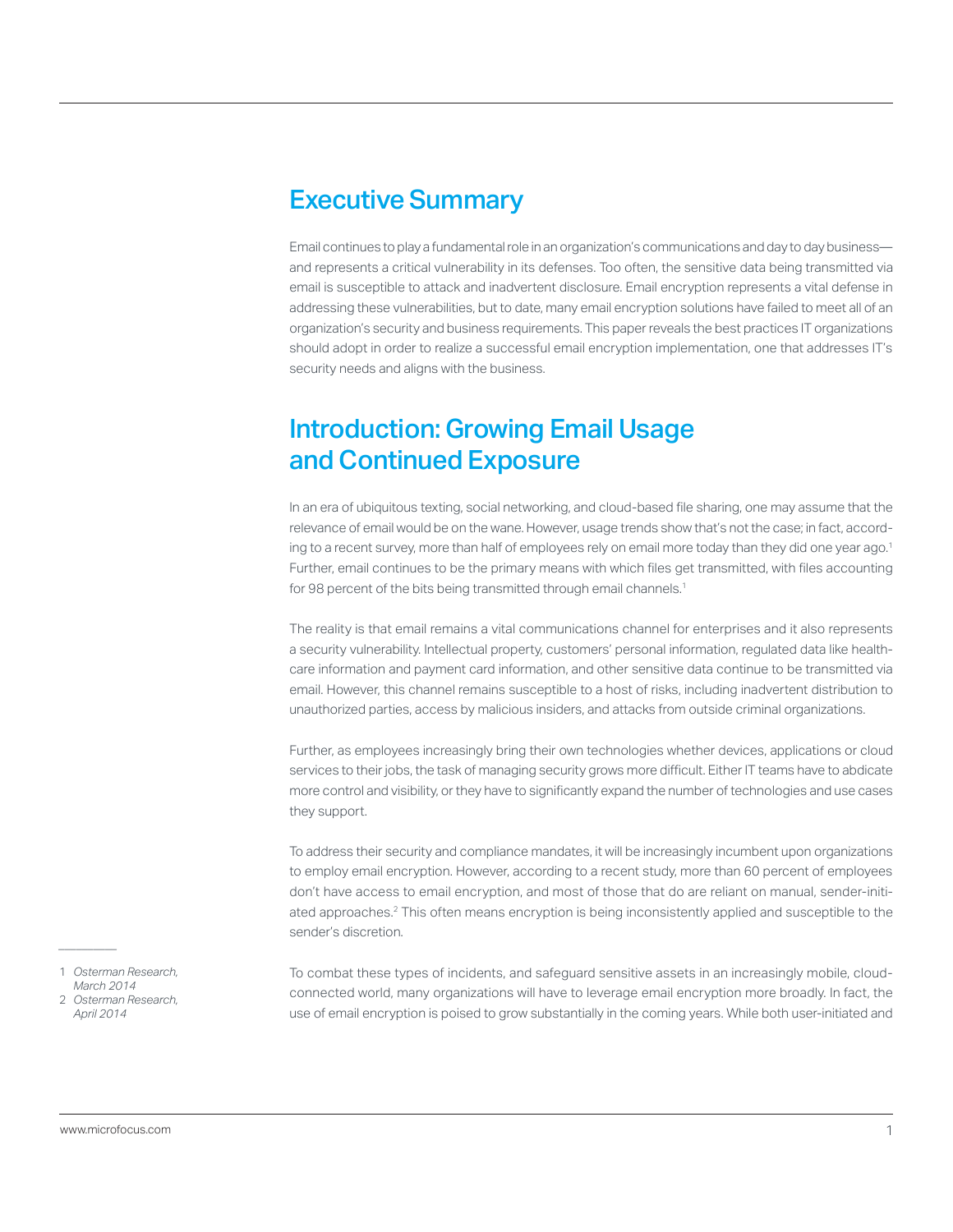<span id="page-3-0"></span>policy-initiated approaches are expected to grow more common, policy-based encryption is set to grow most rapidly, from 28 percent in 2014 to 45 percent in 2016. 2

Written for those business leaders who are looking to introduce email encryption into their businesses, or seeking to expand or replace their current encryption capabilities, this white paper offers a look at critically important best practices for implementing email encryption successfully.

#### Best Practice 1: Take a Data-Centric Approach

Enterprises should take a data-centric approach, meaning encryption of the data itself so that it is protected persistently wherever it goes, whether inside or outside the enterprise. Find a solution that protects email end-to-end, from the point it is sent to the point it is read, and throughout its lifecycle.

Avoid solutions that have large security gaps in the mail flow, such as solutions that support only gateway encryption for outbound mail. Or, solutions that use multiple different encryption technologies, each with



*\_\_\_\_\_\_\_\_\_\_* 2 *Ibid*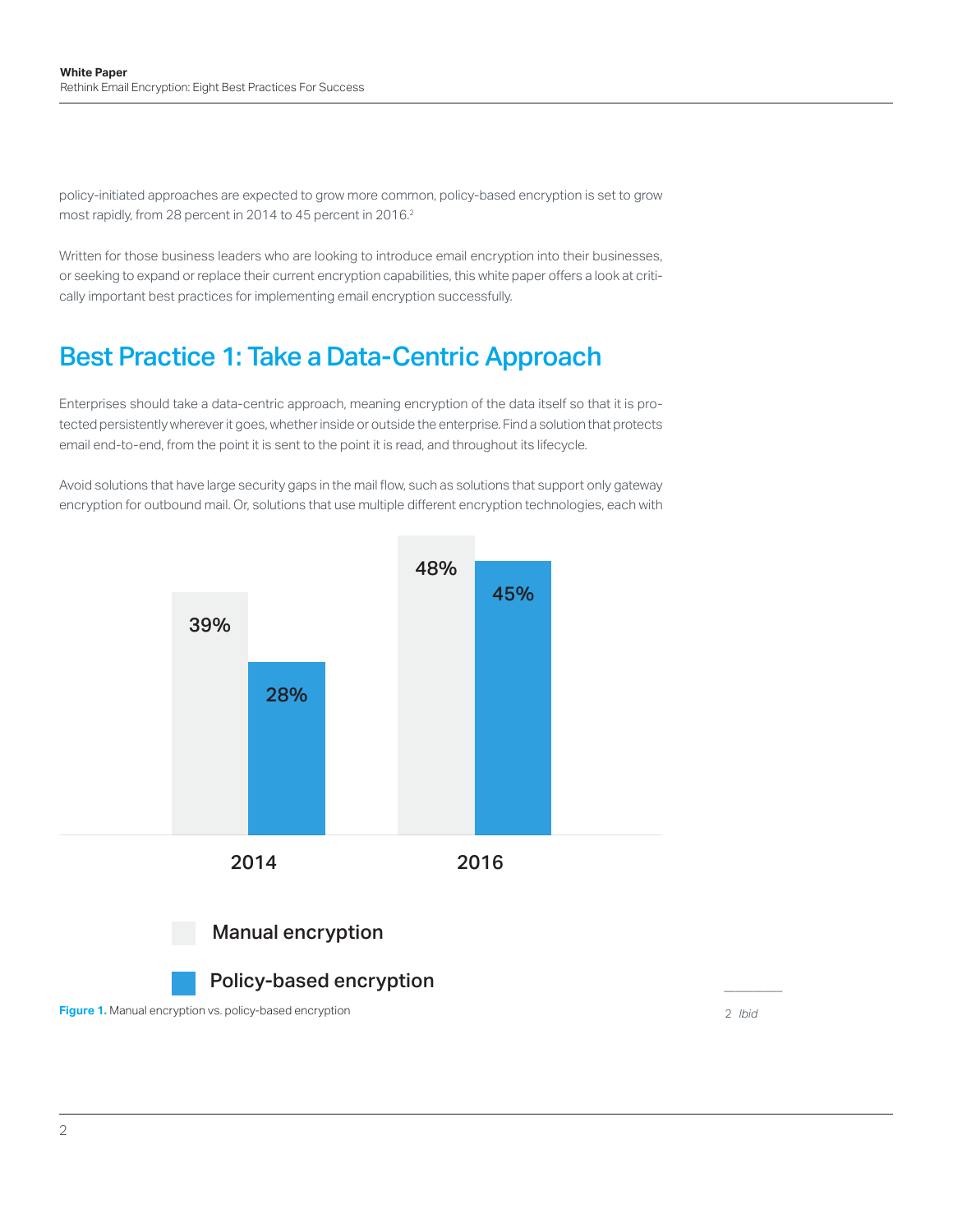their own limitations, so they can address both internal and external use cases. For example, some solutions rely on PGP or S/MIME for email encrypted internally within the enterprise, but they use webmail encryption for email that is delivered to external recipients. Those solutions also create security gaps because inbound replies are decrypted so they can be read by internal users who do not have the same encryption technology as external users. This means sensitive data is distributed throughout the enterprise in clear text on inbound replies.

If you are using cloud-based email or are considering using it, find a solution that supports separation of duties, where the cloud provider does not have both the email content (messages and attachments) and keys. Additionally, look for a solution that can encrypt email at the moment it is sent before it travels over the Internet or through your cloud provider's infrastructure. Data-centric protection and separation of duties ensure that email will be protected from cloud email operators/administrators, and from breaches of cloud services.

To avoid security gaps, organizations need to take a more strategic approach, focusing on data and ensuring it is secure throughout the email lifecycle, ideally using a single encryption technology that works across all use cases and devices. Today, encryption technology exists that can encrypt email internally and externally, and across all endpoints, including desktop, mobile, applications, and cloud. Using a single technology that can address all uses cases ensures that the sensitive data is protected end to end—with no security gaps.

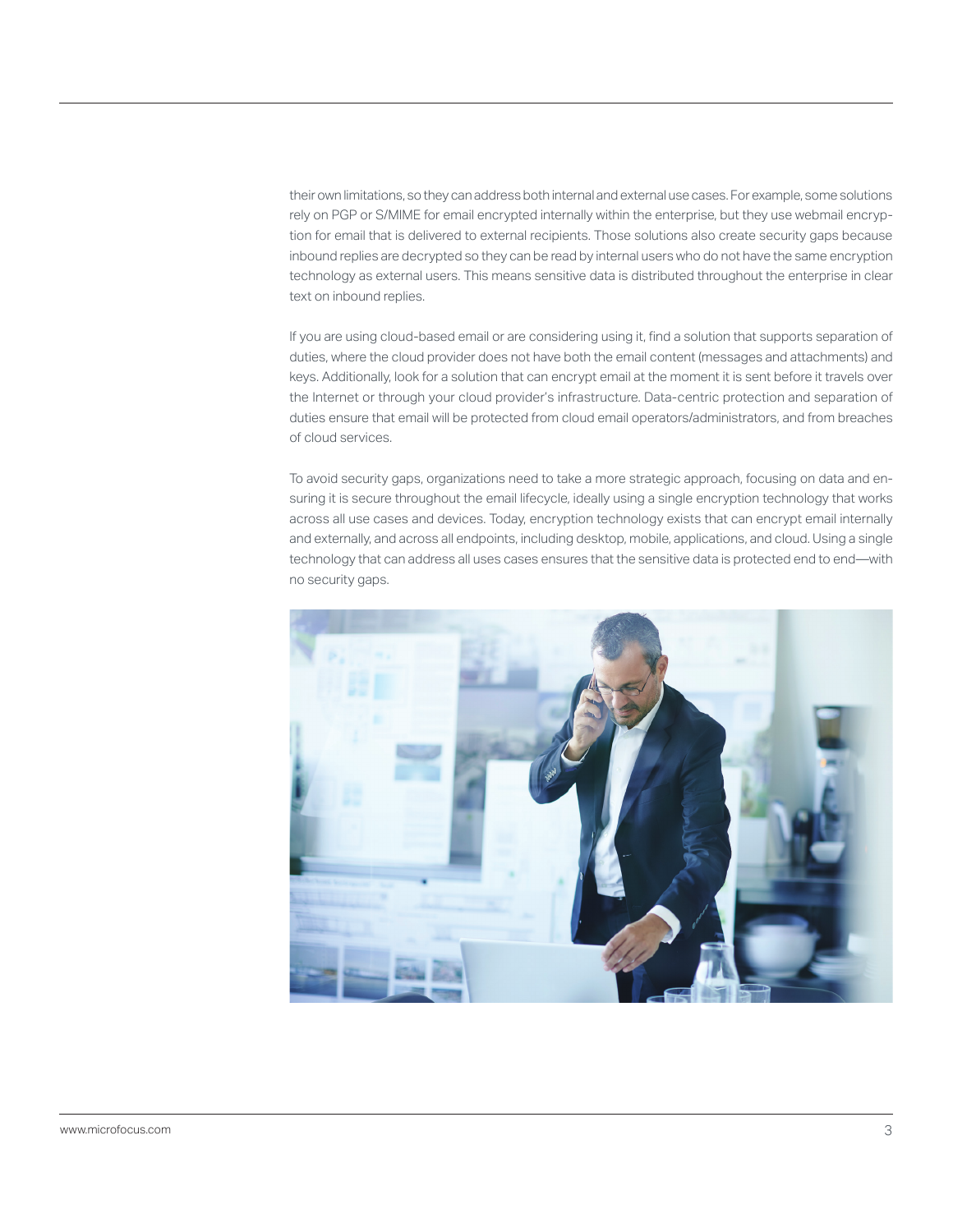### <span id="page-5-0"></span>Best Practice 2: Work with Your Compliance Infrastructure

Implementing email encryption historically meant organizations have had to battle with competing demands, protecting data to comply with regulations and mandates on the one hand, while still being able to conduct compliance (i.e., filter, archive, and discover) investigations, and audits on the other hand. This often meant a tradeoff, either complicating or breaking compliance processes or settling for less data protection. No longer do enterprises need to make these severe tradeoffs.

Encryption does not have to break, modify, or require extensive additional infrastructure to maintain existing compliance functions, such as data leak prevention (DLP), archiving, and eDiscovery. Your solution should be able to enforce data protection policies, with little to no impact on existing compliance business processes. Additionally, organizations should ensure that the email encryption solution preserves all aspects of the message in relation to forensic tools and for use in electronic discovery requests, where integrity and consistency are required.

Modern email encryption technologies, such as Identity-Based Encryption, can easily work with existing compliance infrastructure via a combination of policy rules and mail routes over standard SMTP, or simple plug-ins or tools that can also perform policy-based decryption as needed.

Micro Focus® Data Security has customers all over the world today that are using Voltage SecureMail with DLP, mail hygiene, and archiving and eDiscovery solutions from a variety of vendors, including Cisco, Symantec, Websense, Microsoft, McAfee, and many others. These organizations are able to leverage the full benefits of data-centric email encryption, while still retaining critical compliance functions such as content filtering, data classification, and keyword searching of their email content for regulatory purposes. A proper email encryption solution enhances, rather than hinders, compliance capabilities.

#### Best Practice 3: Implement a Stateless Architecture

Traditional encryption technologies, such as S/MIME, PGP, OpenPGP, and symmetric key, generally require heavy-duty key management and complex infrastructure for storage, replication, backup, and archival. Proprietary webmail solutions were later bolted on to make these encryption technologies easier for external recipients, but with additional burden to IT because they now had to manage separate message databases for encrypted email, making these solutions even more complex and costly. Finally, traditional solutions are "one size fits all," meaning a separate, duplicate infrastructure needs to be deployed for each region and line of business.

All of this infrastructure increases the complexity of the system, prolongs deployment timeframes, adds recurring operational costs, and results in scalability and growth challenges when an organization needs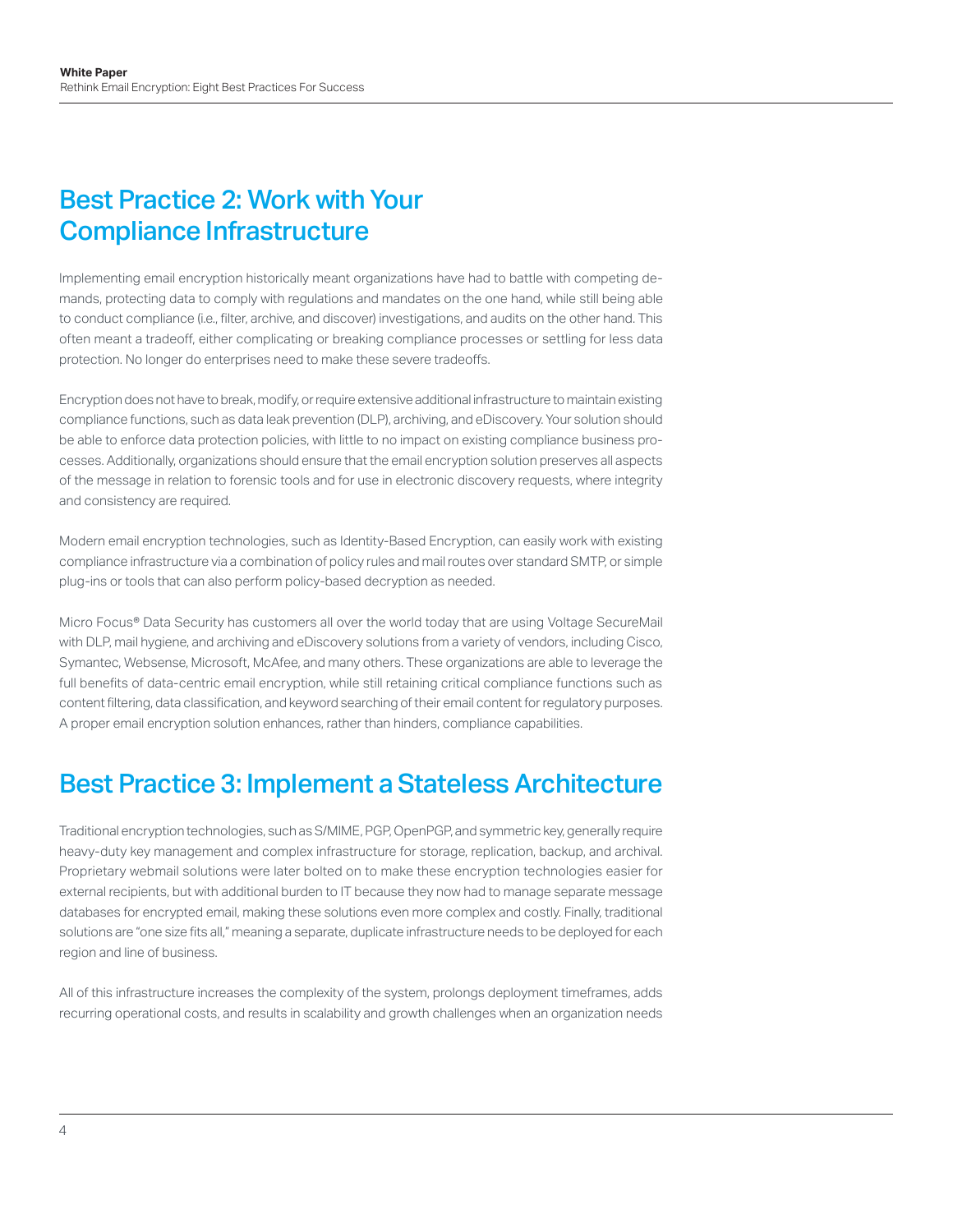<span id="page-6-0"></span>to support additional lines of business or geographies. To avoid cost and complexity, organizations should deploy stateless email encryption architectures, such as those enabled by Micro Focus Voltage Identity-Based Encryption (IBE). Stateless key management enables simplified operations, easy disaster recovery across global data centers, effortless scaling to millions of users without corresponding cost increases, and simplified infrastructure with the least "moving parts"—no key databases, message stores, key escrows, certificates, etc. The cost benefits are typically measured as 60–80 percent reduction over legacy encryption technologies, both in infrastructure and operational costs. To summarize, choose a solution that is not bound by the storage of cryptographic key or message data, so that it scales in a linear fashion, at a much lower cost.

| <b>Traditional Architectures</b>                              | <b>Stateless Architectures</b>                                 |
|---------------------------------------------------------------|----------------------------------------------------------------|
| Keys stored and managed on the server                         | Keys generated on the fly when needed                          |
| Ongoing backups required                                      | One-time backup of master secret only                          |
| Key replication required among servers                        | All servers can derive the same keys (no replication required) |
| In disaster scenarios a lost key can result in lost data      | Keys and data can never be lost                                |
| Webmail creates an additional database for<br>secure messages | Messages reside in the recipient's existing inbox              |

#### Best Practice 4: Leverage One Technology for All Use Cases

In years past, IT teams looking to leverage email encryption have been stuck with limited point tools and legacy products. As a result, it has been common for IT organizations to be running a patchwork of technologies to meet all their demands. Quite simply, there hasn't been a single technology that could address all of their requirements. For example, a lot of organizations started using PGP, but since that technology is not practical for emails with external recipients, they've had to use additional technologies, such as webmail.

Legacy email encryption solutions support multiple incompatible encryption technologies, message formats, and/or delivery models because none are capable of addressing all use cases and client endpoints. Vendors know this is a major weakness, so they attempt to position it as a feature (e.g., "best method of delivery"). The reality is that bolting together multiple incompatible legacy and proprietary encryption technologies translates into complexity for users, high total cost of ownership to manage and support the infrastructure and end users, and security gaps where data is vulnerable.

Additionally, a given encryption platform may only support a subset of the endpoints required, for example, not offering support for common mobile device platforms or Gmail. Given the inherent security gaps, complexity, and cost associated with managing multiple encryption technologies, it is critical to leverage a single solution that can support internal and external use cases, commonly used email clients and services, all major client endpoints, and encrypt email generated by applications and websites. Reference customers should be able to point to success in addressing a wide variety of use cases, including employee to employee, employee to external party (e.g., customer, client, partner), application and website-based use cases, mobile use cases, and more.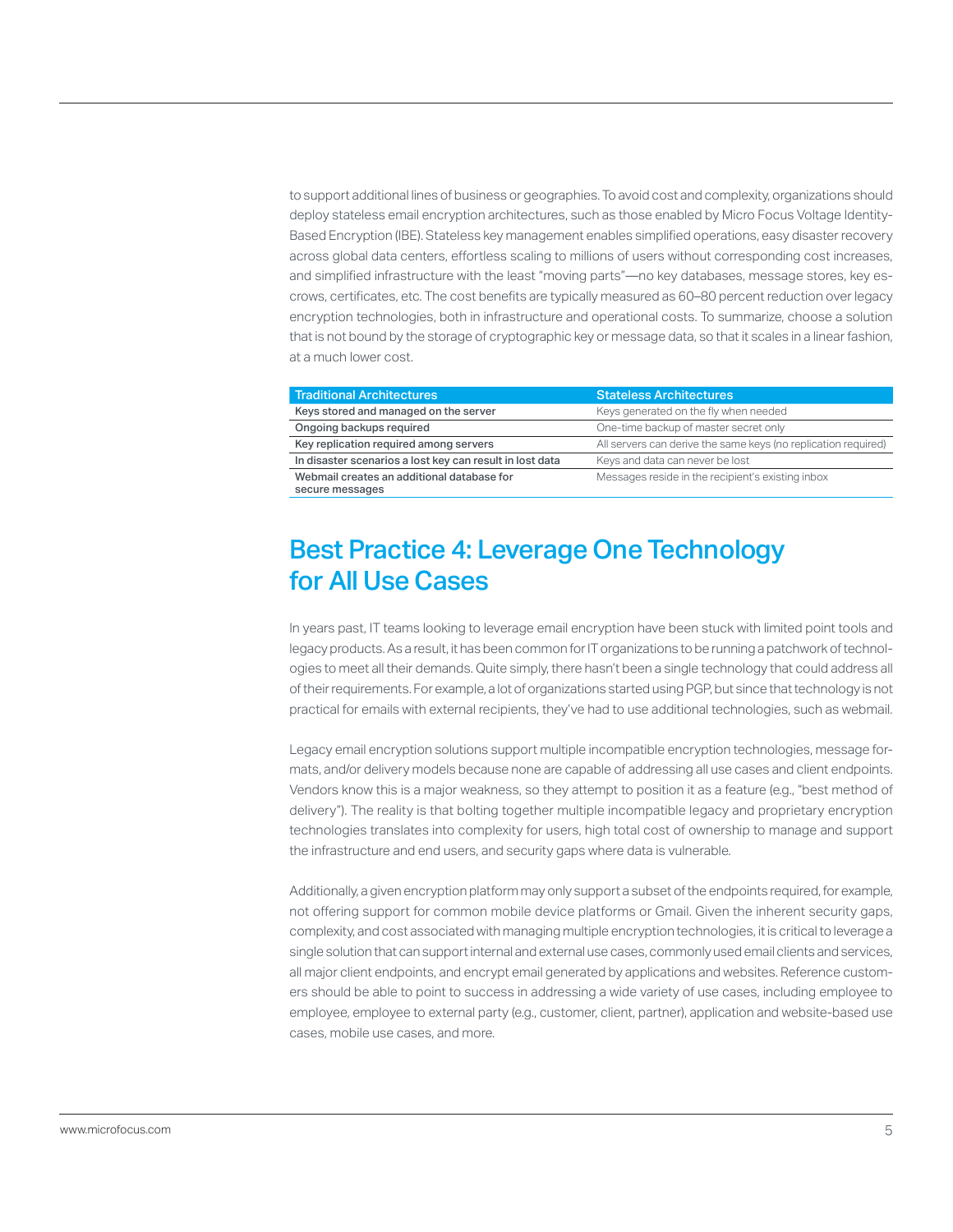<span id="page-7-0"></span>Not only is it clearly more elegant to use a single method, doing so also directly reduces cost and increases usability by focusing on a simple to manage solution that is universally easy to use.

Organizations should insist on a single technology that supports internal and external users, as well as gateway, client-based, browser-based, and mobile delivery—all with Identity-Based Encryption, true push delivery, and a single message format.

Additionally, using a single message format and delivery method makes it easier for the vendor to create clients, apps, and plug-ins for endpoints because it only needs to design those for one technology, not a combination of multiple different technologies. In the end, this means better endpoint coverage for users.

As a final note, avoid solutions that use a proprietary message format that contains active JavaScript content. Many organizations block or quarantine messages with JavaScript. Or, recipient email systems and browsers may remove, modify, or disable it. In most cases customers don't even know that they haven't received a message. Message formats containing JavaScript introduce security concerns (it can be used as an attack vector) and increase help desk costs and frustrate users.

#### Best Practice 5: Provide Ease of Use for Senders and Recipients

An organization can implement the most robust encryption mechanisms possible, but in the end, they won't do any good if they're not used consistently. That's why, beyond any security or technology consideration, ease of use is a make-or-break factor for an email encryption deployment. If procedures are too complex, cumbersome or time-consuming, users will find ways to avoid or circumvent them, leaving the organization exposed to breaches and lack of compliance.

For email encryption, there are a number of considerations that impact the user experience. For example, is the enrollment process simple? Are the major endpoints covered? Does it drastically change the native user experience? Do messages expire? Can users send ad-hoc encrypted email? Can implementations federate with one another? Does it support single sign-on? Do users have access to the contacts on their mobile devices? Can users send to distribution lists? Does the solution support shared mailboxes? And many others.

This is why it's so critical that organizations implement a solution that is similar to using regular email, without adding too many additional steps or hurdles, and that integrates with the users' existing email workflows and endpoints. Systems that require users to manage keys or certificates, that pull the user to a separate webmail inbox for encrypted email, or that do not work on common mobile devices have all been rejected by users.

Encrypted messages should be push delivered to the recipient's existing inbox (e.g., Gmail, Yahoo Mail, Outlook, iOS Mail, Android Mail), the same place they receive plain text email. If push is offered, it should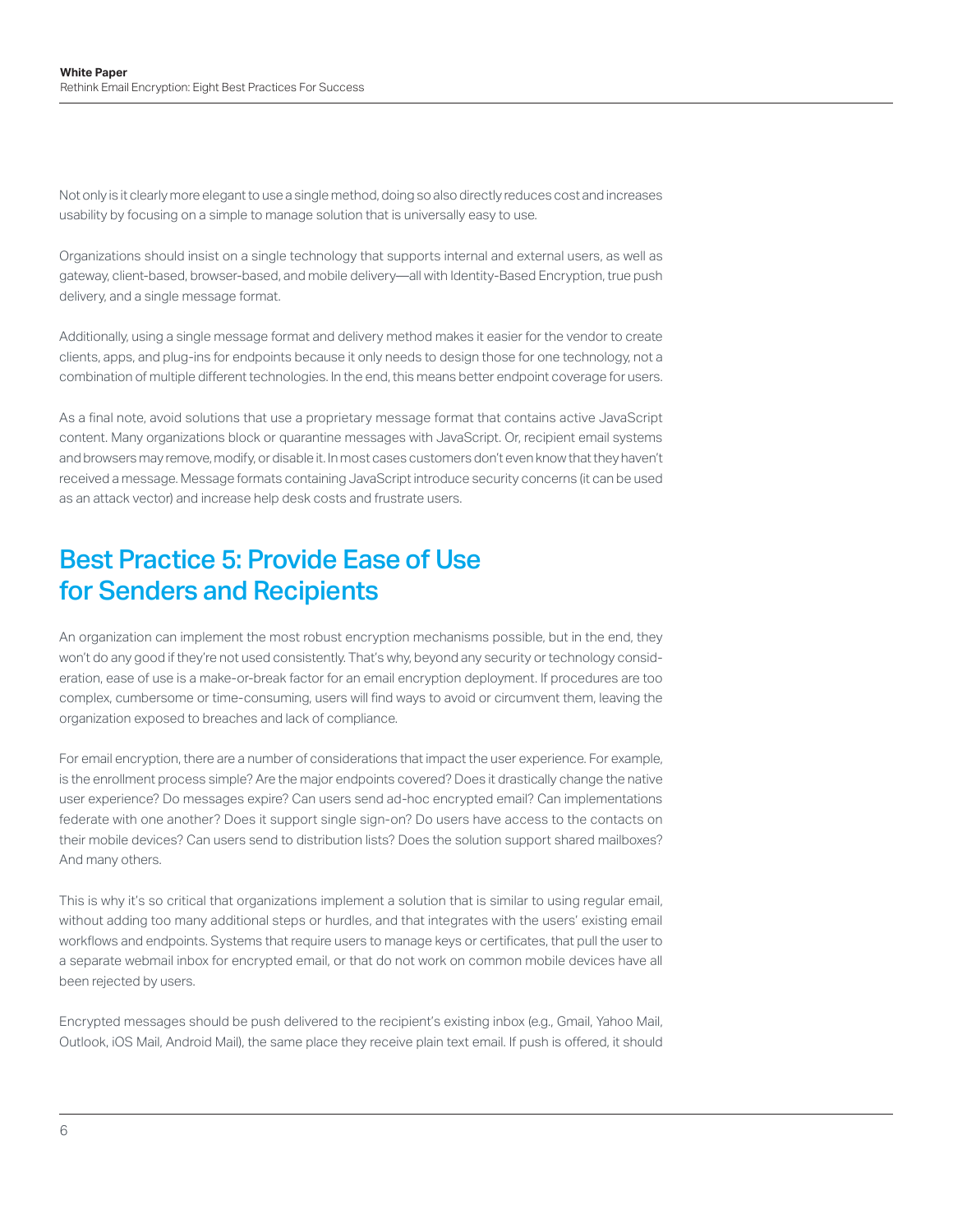<span id="page-8-0"></span>not require an external recipient to download any software—it should work with any standard browser, particularly on the desktop. Be careful of the many vendors that claim to support a push delivery model, but their technology does not work for recipients on common mobile devices such as iPhone®, iPad®, and Android. Look for a solution that offers plugins or apps that work with the native email client on the desktop, Web, and mobile devices, without drastically changing the user experience. The solution should support ad-hoc usage, meaning any user should be able to send an encrypted email to anyone without having to worry about whether they have a certificate, account, or shared password.

For external recipients, enrollment should not require a lot of steps, and enrollment should be handled in the flow of reading the message, not a separate flow that leaves the user wondering what they do next to read their message. Users should not be forced to create a parallel ID before they can enroll. The enrollment form should not require too much information from users, particularly PII. Enrollment should be as simple as creating a password and setting up a recover method—that's it.



#### Best Practice 6: Choose a Multi-Tenant Ready Solution

Pre-Internet email encryption technologies were not designed to address the complex requirements of today's business environments. Most email encryption solutions do not support multi-tenancy, which can constrain and limit your business.

For example, they cannot accommodate multiple lines of business, departments, or use cases where each require different policies, workflows, or branding requirements. Or they cannot accommodate multinational enterprises that have mail infrastructure and messaging teams in several countries.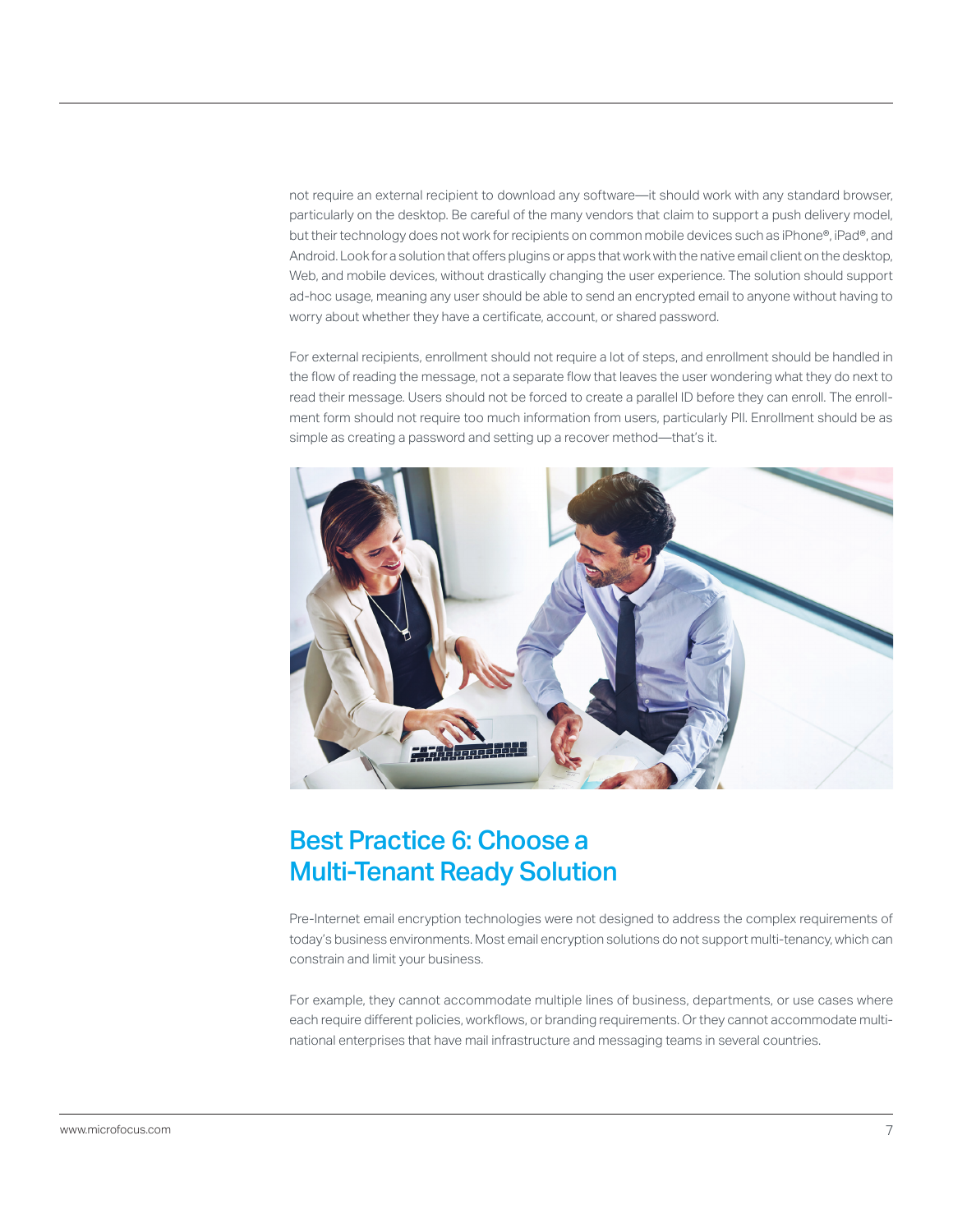<span id="page-9-0"></span>Legacy solutions are often "one size fits all," meaning separate duplicate infrastructure needs to be deployed for different regions, lines of business, or departments, often with very limited capabilities and policy controls relative to modern systems.

With modern systems, such as SecureMail, an organization can have multiple virtual deployments within a single, global infrastructure. For example, one tenant can be set up for general corporate email, a second tenant can be set up for a particular line-of-business (LOB), and a third tenant can be used to send monthly statements. Each of these tenants can have its own policies, workflows, authentication, branding, and crypto graphics.

Many of Micro Focus Data Security's customers, for example, will use a dedicated tenant for specific use cases. Some use different tenants for different geographic regions that manage their own mail infrastructure. Others use a unique tenant for different lines of business or departments. For global firms that have country offices or lines of business with separate privacy and regulatory requirements, multi-tenancy allows them to easily segregate their email encryption to meet their specific privacy and regulatory concerns but all within a single, centrally managed infrastructure.

Multi-tenancy ensures that the solution remains completely flexible to meet the changing needs of the business. Even if you don't have a need for multi-tenancy initially, it is smart to invest now in a platform that can grow and adapt with you.

#### Best Practice 7: Invest in Architectural Flexibility

Continued innovations in platforms, including cloud, mobile, and others, present significant opportunities for organizations. When evaluating email encryption alternatives, it is important to look for platforms that provide maximum architectural flexibility, which is vital for addressing today's business demands and those that will emerge in the years to come.

While many organizations' initial implementations of email encryption platforms were done on-premises, it is growing increasingly common to migrate these platforms to external managed service providers or cloud services. Even if migrating to the cloud isn't a part of an organization's near-term plans, it is important to invest in platforms from vendors that support cloud-based hosting, if and when the need should arise.

Look for a solution that can be deployed on-premises, in the cloud, or with a hybrid architecture (enabling a mix of integrated email infrastructure running both on-premises and in the cloud). Ensure that you can easily migrate from on-premises to the cloud and vice versa—without a service outage. If your organization is a large enterprise, do not get locked into shared tenant environment, where your cryptographics are held hostage, and that does not allow you to migrate if your needs change. Starting all over again is costly, and painful for users. Find a solution that allows you to easily move, or even migrate to a different solution.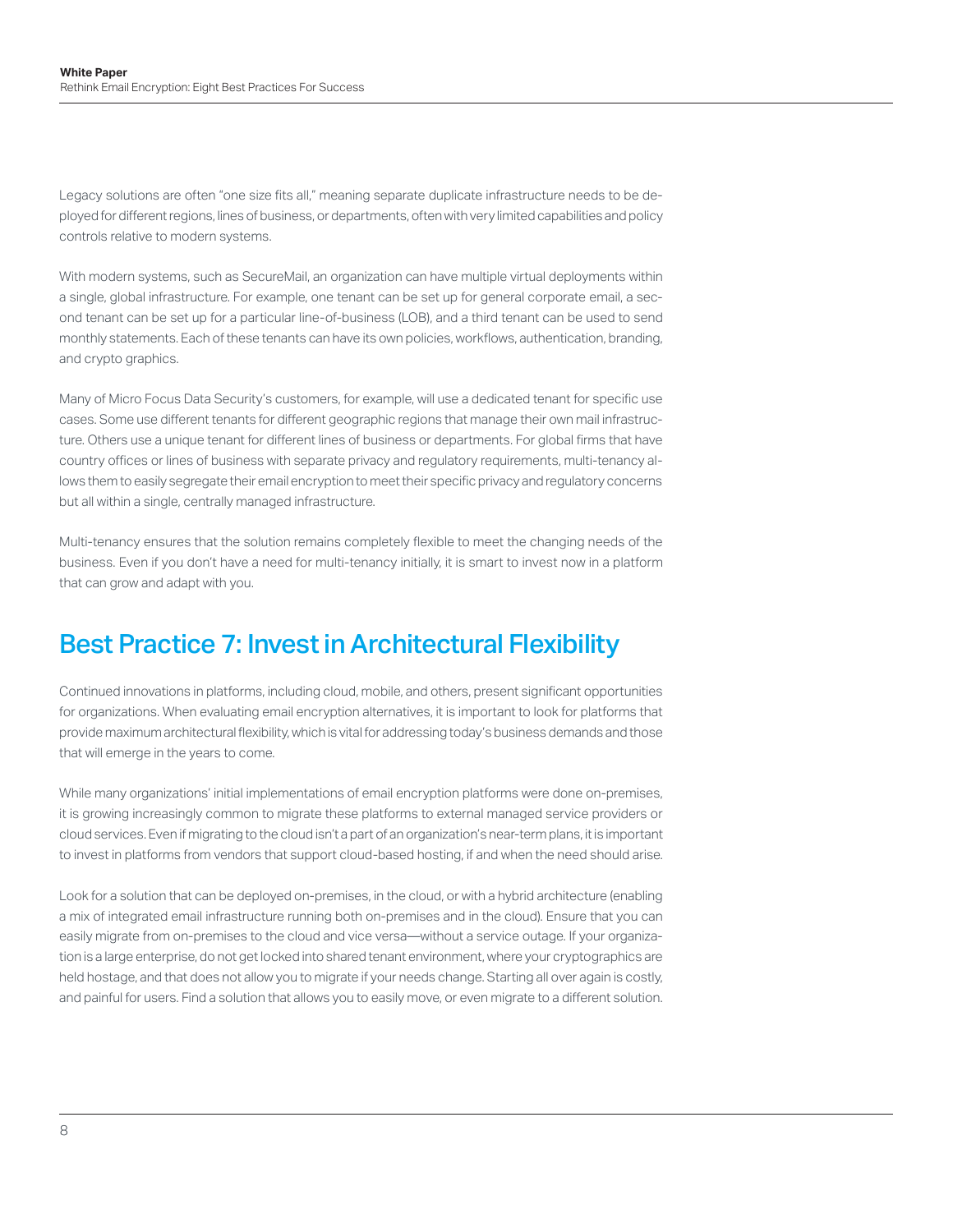<span id="page-10-0"></span>Some other important considerations include: Can the solution easily integrate with business applications and websites? Can it easily integrate with Microsoft Active Directory, LDAP, or other platforms for authentication, such as Web Access Managers or Web Portals? Will the solution work across mobile devices and MDM platforms?

#### Best Practice 8: Implement a Modern and Proven Standard

Most vendors refer to their use of standard encryption technologies, such as OpenPGP, S/MIME, or AES. Vendors will talk about these standards, but ultimately guide customers towards non-standard, proprietary solutions such as webmail, Secure PDF, or push methods that use proprietary message formats that incorporate non-standard, non-published ciphers that can be poorly implemented.

These legacy standards and proprietary delivery models do not hold up to real-world use cases, so the adoption rate has been extremely low and limited to small pockets of users. Over time it has been proven that these pre-Internet technologies do not scale and offer a poor user experience. In effect, these technologies have failed in real-world commercial markets. There is a real and growing trend where Identity-Based Encryption (IBE) is replacing these legacy technologies.

When evaluating email encryption alternatives, it is important to look for a solution that has been peer reviewed, is standards-based, and proven in real-world deployments. Effective platforms employ encryption technologies that have been vetted by the cryptography community and international standardization bodies such as Institute of Electrical and Electronics Engineers (IEEE), International Organization for Standardization (ISO), and The Internet Engineering Task Force (IETF).

Companies should look for modern technologies, such as Micro Focus Voltage Identity-Based Encryption (IBE). SecureMail, for example, uses AES CBC for message encryption, IBE for key wrapping and public key exchange, a standard elliptic curve-based algorithm for public key operations, and an S/MIME-based message structure. IBE has been standardized in IEEE 1363.3.

Finally, companies should work with vendors that can point to successful deployments across entire organizations and large external user populations. Over the past 10 years, IBE has become one of the fastest deployed encryption technologies as measured by the commercial adoption of SecureMail and the use of IBE as a general purpose key management solution globally. Since its commercial launch in 2004, SecureMail has become one of the most widely adopted secure email products in the world—with more than 68 million users worldwide (based on a survey conducted in 2013).